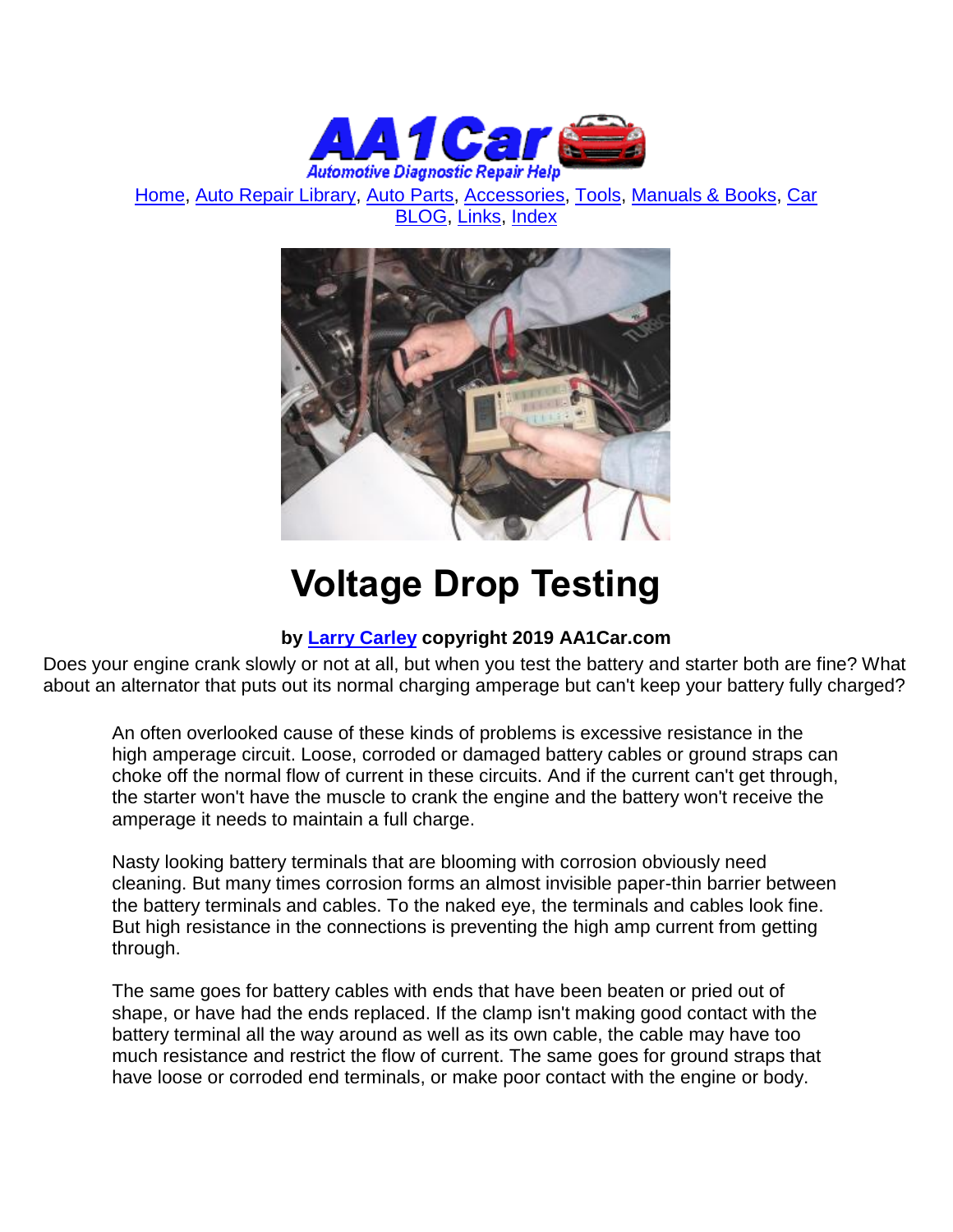Cranking problems can also be caused by undersized replacement battery cables. A wire's ability to pass current depends on the gauge size of the wire. The fatter the wire, the more current it can safely handle. Some cheap replacement battery cables use smaller gauge wire, which may be camouflaged with thicker insulation to make it appear to be the same size as the original cable. But the cable doesn't have the capacity to handle the current.

It doesn't take much of an increase in resistance to cause trouble. Let's say a 120 amp alternator operates in a circuit that has a normal resistance of 0.11 ohms. If that resistance were increased to 0.17 ohms because of a bad wiring connection, the alternator's maximum output would be limited to 80 amps. In other words, an increase of only 0.06 ohms (almost nothing!) would reduce the alternator's maximum output by almost a third! Under light load, the drop in charging output might not even be noticeable. But in a high load situation, the alternator wouldn't be able to keep up.

#### **CHECKING ELECTRICAL CONNECTIONS**

If you use an ohmmeter to measure across a heavily corroded battery cable or ground strap connection, or one with only a few strands of wire that make contact with the end clamp or terminal, the connection may read good because all you're measuring is continuity -- not the ability to handle a high amp current load. The connection may pass a small current, but when a heavy load is applied there may not be enough contact to pass the extra current.

So how do you find these kinds of problems? You do a voltage drop test.

## **VOLTAGE DROP TEST**

A voltage drop test is the only effective way to find excessive resistance in high amperage circuits. It's a quick and easy test that doesn't require any disassembly and will quickly show you whether or not you've got a good connection or a bad one.

To do a voltage drop test, you create a load in the circuit that's being tested. Then you use a digital volt meter (DVM) to measure the voltage drop across the live connection while it is under the load. Voltage always follows the path of least resistance, so if the circuit or connection being tested has too much resistance some of the voltage will flow through the DVM and create a voltage reading.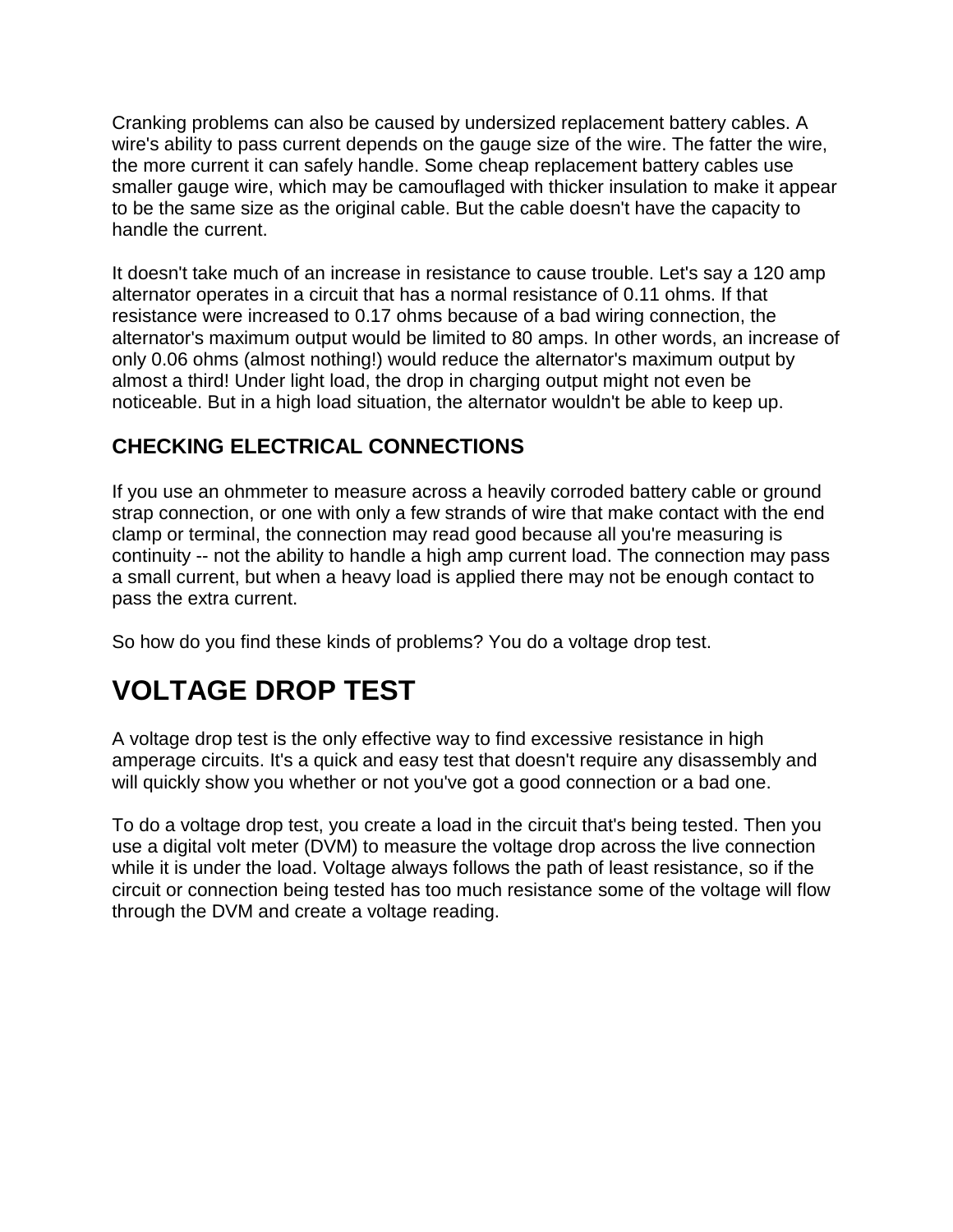## **VOLTAGE DDOD**



A good reading is less than 0.1 volt

If a connection is good, you should find little or no voltage drop and see less than 0.4 volts for most connections, and ideally less than 0.1 volts. But if you find more than a few tenths of a voltage drop across a connection, it indicates excessive resistance and a need for cleaning or repair.

\_\_\_\_\_\_\_\_\_\_\_\_\_\_\_\_\_\_\_\_\_\_\_\_\_\_\_\_\_\_\_\_\_\_\_\_\_\_\_\_\_\_\_\_\_\_\_\_\_\_\_\_\_\_\_\_\_\_\_\_\_\_\_\_\_\_\_\_\_

## **ELECTRICAL CHECKS ON THE STARTER CIRCUIT**

To check the starter circuit for excessive resistance, you need to measure the voltage drop at the battery, battery cable connections and starter while the engine is being cranked.

The first check is "available battery voltage." For the starter to crank at normal speed, the battery must be at least 75% charged (12.4 volts or higher). Low battery voltage can not only affect the starter but every other electrical system in the vehicle.

A. Set your DVM to the 20 volt scale, then connect meter positive (+) lead to battery positive (+) post (not the clamp or cable), and the meter negative (-) lead to battery negative (-) post.

B. Disable the engine so it will not start when it is cranked. (Ground the ignition coil wire, or disable the ignition circuit or fuel pump relay.) Limit cranking time to 15 seconds or less.

C. While cranking the engine, record the volt reading on the DVM. D. Next, connect your meter positive (+) lead to the battery terminal stud on the starter, and the meter negative (-) lead to the starter housing.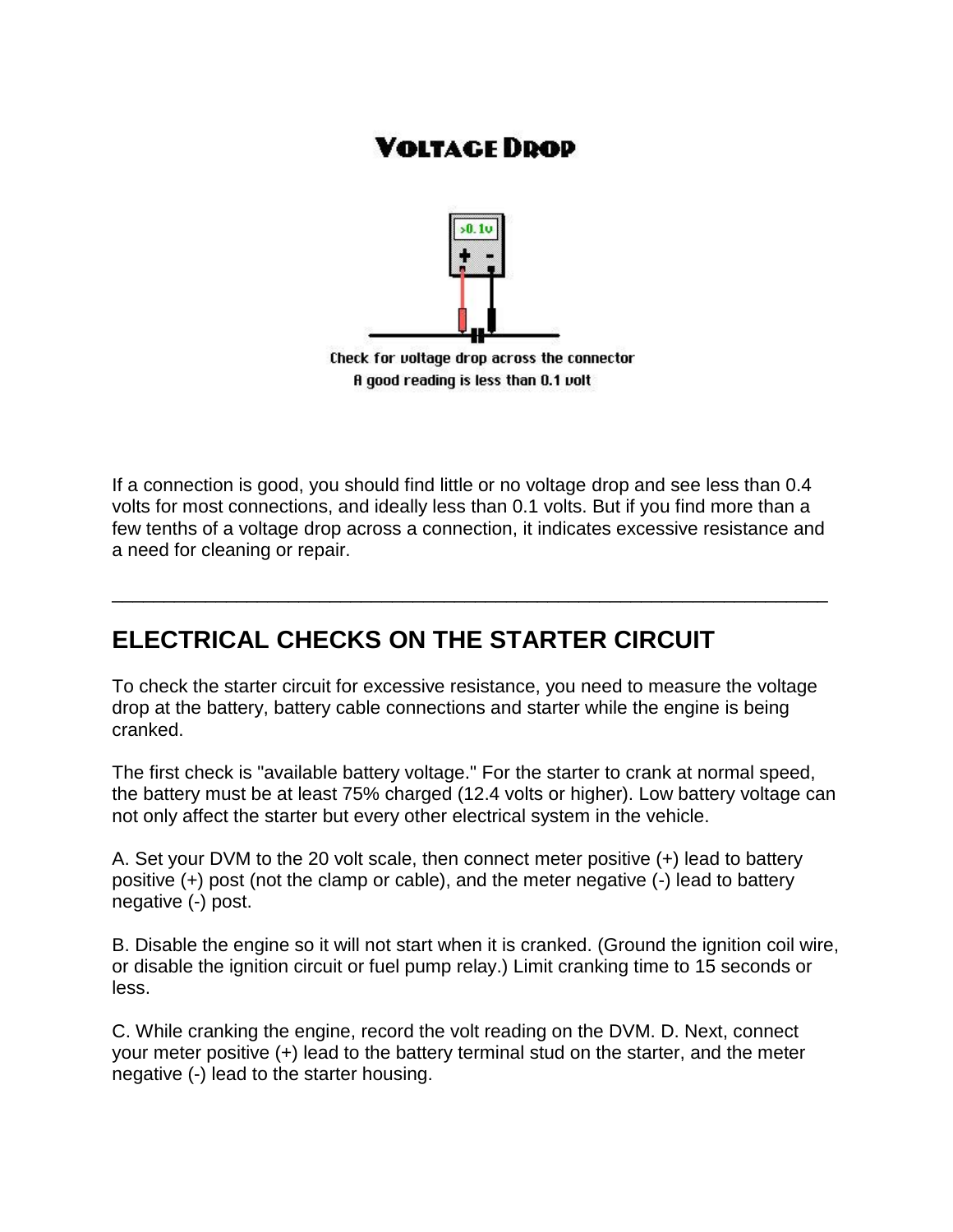E. While cranking the engine, record the volt reading.

F. Compare the two voltage readings. If both are the same, there are no excessive voltage drops on the positive feed side.

G. If available voltage at the starter is not within one (1) volt of battery voltage, there is excessive voltage drop in the circuit.

The next test is for voltage drop on the positive side of the starter circuit.

A. Make sure the battery is fully charged.

B. Disable ignition.

C. Set DVM on 2 volt scale.

D. Connect meter positive (+) lead to positive (+) battery post, and the meter negative (- ) lead to the battery terminal stud on the starter. While cranking the engine, record the voltage reading.

The maximum allowable voltage drop including the solenoid or external relay in the starter circuit should be 0.6 volts or less.

If you find more than a 0.6 volt drop in the starter circuit, you can isolate the bad connection by using the following voltage drop tests.

\* Check the positive battery post and cable connection by measuring the voltage drop between the two while cranking the engine. Connect the meter positive lead to the battery post and the meter negative lead to the cable clamp. A good post/cable connection should have zero voltage drop.

\* Check the positive battery cable by measuring the voltage drop end to end while cranking the engine. Connect the meter positive lead to the clamp on the positive battery cable, and the meter negative lead to the end of the cable at the starter. Crank the engine and note the voltage reading. A good cable should have a voltage drop of 0.2 volts or less.

\* To check the starter solenoid or relay connections, connect the meter positive lead to positive battery terminal on the solenoid or relay, and the meter negative lead to the starter motor terminal. Crank the engine and note the reading. A good connection should have a voltage drop of 0.2 volts or less.

Next, you need to check the negative side of the starter circuit. To check the entire circuit, connect the meter positive lead to a clean spot on the starter motor case and the meter negative lead to the negative battery post. Crank the engine and note the reading. The voltage drop on the negative side should be 0.3 volts or less.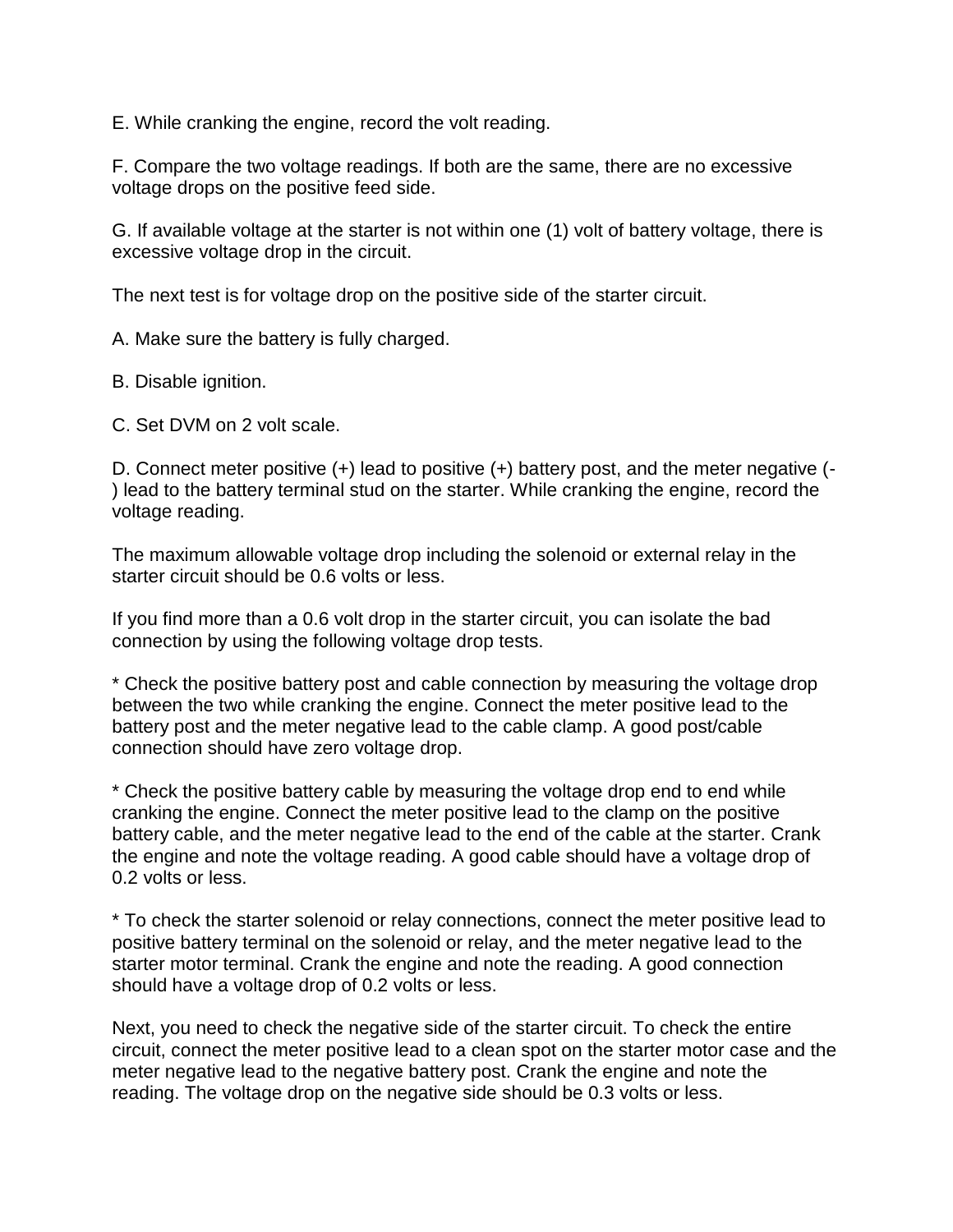If the voltage drop is too high, set your DVM to the 2 volt scale and start checking each connection on the negative side to find the bad connection or cable. Use the DVM leads to check across each connection while cranking the engine as before.

Check the negative battery post/ground cable connection (should be zero voltage drop).

Check the negative ground cable from the battery to the engine (should be 0.2 volts or less).

Check between the negative battery post and starter housing (should be 0.3 volts or less).

Check between the engine block and starter housing (should be 0.10 volts or less).

\_\_\_\_\_\_\_\_\_\_\_\_\_\_\_\_\_\_\_\_\_\_\_\_\_\_\_\_\_\_\_\_\_\_\_\_\_\_\_\_\_\_\_\_\_\_\_\_\_\_\_\_\_\_\_\_\_\_\_\_\_\_\_\_\_\_\_\_\_

## **ELECTRICAL CHECKS ON THE CHARGING CIRCUIT**

To check the alternator connections on the positive side for excessive resistance:

A. Set DVM on 2 volt DC scale.

B. Connect the meter positive lead to the alternator output stud (B+ terminal).

C. Connect the meter negative lead to the positive (+) battery post.

D. With the engine running at 1,800 to 2,000 rpm with all lights and accessories on (except the rear electric defroster), check the voltage drop reading. It should be 0.5 volts or less. If higher, the connections between the alternator output stud and battery need to be cleaned. Also, look for loose connections or undersized cables.

To check the alternator connections on the negative side for excessive resistance:

A. Set DVM on 2 volt DC scale.

B. Connect meter negative lead to alternator case.

C. Connect meter positive lead to battery negative (-) post.

D. With engine running at 1,800 to 2,000 rpm with all lights and accessories on (except rear defogger), check the voltage drop reading. On the negative side, it should be 0.2 volts or less. If excessive, the connections need cleaning or the negative cable needs to be replaced. Some alternators are mounted in rubber bushings and have a separate ground strap. If so equipped, be sure to check the voltage drop across this strap, too.